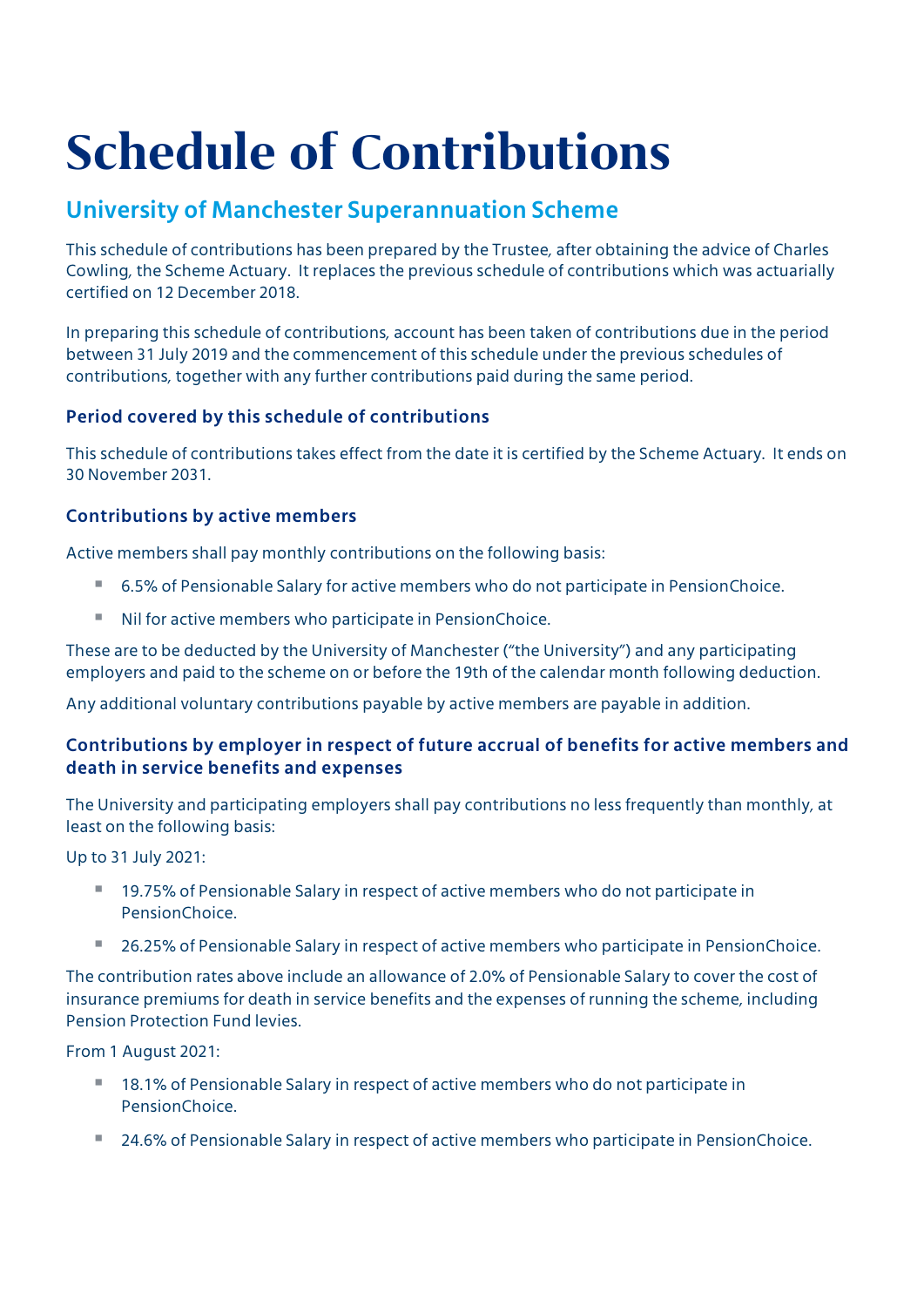The contribution rates from 1 August 2021 include an allowance of 0.5% of Pensionable Salary to cover the cost of insurance premiums for death in service benefits.

The University will pay a fixed amount of £1,700,000 per annum in respect of the expenses of running the scheme with effect from 1 August 2021.

These contributions are payable monthly by the 19th of the calendar month after that to which they relate.

In addition, the University will continue to pay the following contributions until 31 December 2021 (payable quarterly in arrears by each 31 December, 31 March, 30 June, 30 September):

£956,000 per annum (payable in quarterly instalments of £239,000).

#### Contributions by employer in respect of the shortfall in funding

In accordance with the recovery plan following the 31 July 2019 actuarial valuation, the University will pay contributions of £6,489,000 per annum, payable quarterly in arrears by each 31 January, 30 April, 31 July and 31 October, from 1 November 2020 to 30 November 2031. These contributions will increase each 1 August in line with the latest annual change in the April year's Retail Price Index (RPI) (with the next increase due on 1 August 2021).

The University will also pay £10,000 per month in respect of Graduate Prospects and HECSU liabilities.

#### Additional employer contributions

The University and any participating employers may pay additional contributions of any amount and at any time from those set out above.

#### Pensionable salaries

For the purposes of this schedule, Pensionable Salaries are defined as basic salary (excluding overtime, bonuses and other fluctuating emoluments, but including contractual elements of pay).

The monthly contributions are calculated using monthly Pensionable Salaries determined from monthly earnings.

Basic salary is deemed to be paid at the rate applicable at the commencement of maternity, paternity or sick leave, during such leave, irrespective of actual amounts paid to the member.

#### Arrangements for other parties to make payments to the scheme

Payments towards the scheme may be paid by any participating employers, in lieu of contributions otherwise due from the University. The current participating employers are set out below:

- The University of Manchester Conferences Limited (2660276)
- **Higher Education Career Services Unit (03155620)**
- The University of Manchester Innovation Centre Limited (03278630)
- The University of Manchester I3 Limited (05177409)
- University of Manchester International Society (00521248)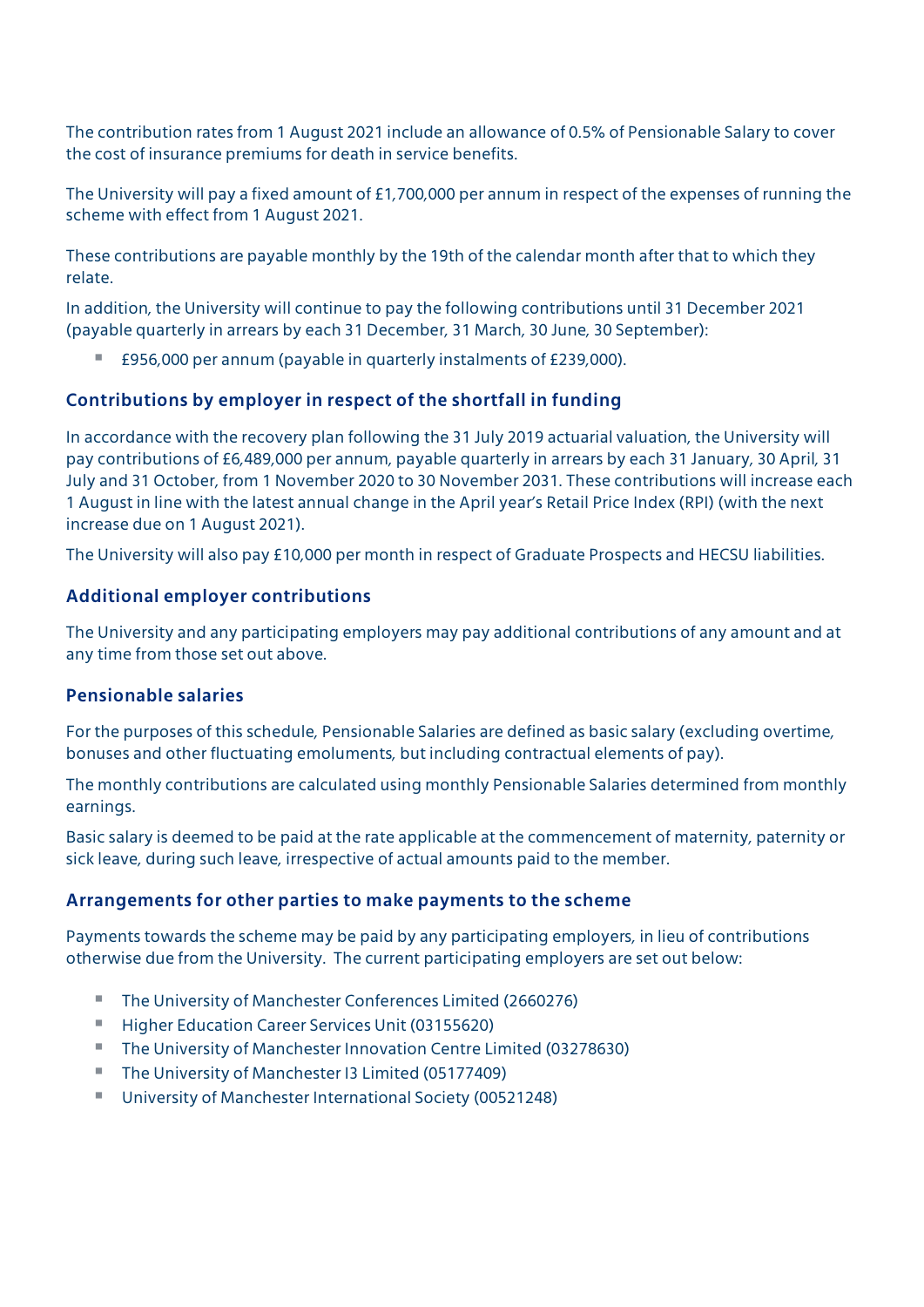# **Signatures**

Signed on behalf of the Trustee:

Name: Jonathan Ferns

Position: Director of UMSS Ltd

Date:

Signed on behalf of the University of Manchester:

Name: Robert Fraser

Position: Chief Financial Officer

Date: